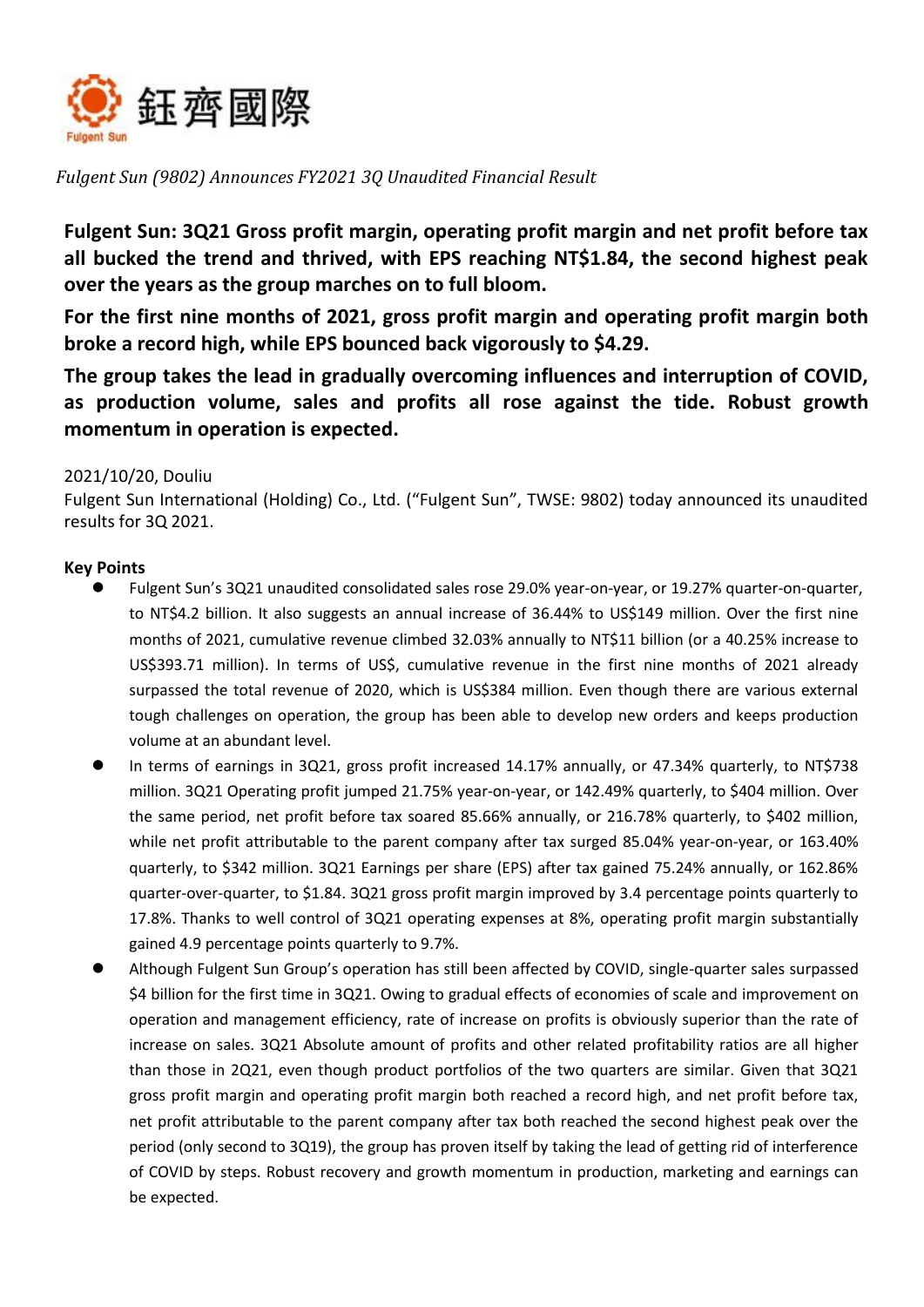

# *Fulgent Sun (9802) Announces FY2021 3Q Unaudited Financial Result*

- COVID's impacts on producers and suppliers are in fact more serious in 2021 than 2020. Fulgent Sun Group's facilities were influenced by COVID at an early stage compared with industry counterparts; however, the group also takes the lead in recovering thanks to planning and effective deployment in advance. Although external factors affected recognition of sales or financial performances in the short term, the group did not take a serious blow, thanks to the group's solid strength in the market and operation background. The group's performances were dragged by COVID from May to July, which led to an annual drop of 17.6% in gross profit margin, and a year-on-year 8.6% decline in operating profit margin, in the first nine months in 2021. However, recovery of the group's profits and sales sped up in August, with the help of improvement on management and operation, and substantial results of economies of scale. In the first nine months of 2021, gross profit rose 9.1% to a record \$1.9 billion compared with a year earlier, while operating profit increased 3.5% annually to a record \$952 million. In addition, net profit attributable to the parent company after tax climbed 12.1% annually to \$797 million, while EPS increased 5.7% year-on-year to \$4.29. The group's operation and managing results have been back on track of profits and growth.
- Based on Fulgent Sun Group's sustainable development strategy, and due to strong demand from various brand clients, and managing team's judgment on demand and supply trend in the industry, the group has been accelerating the expansion on production volume through multiple ways since 2018, in order to cultivate growing momentum on mid- and long-term operation. From 2018 to 3Q21, the group's capital expenditure reached \$5.4 billion, or 2.88 times of share capital. The group does not cease its expansion plan on output, but conducts practical, fine adjustment instead. As a result of precise management of number of employees and various expenditures, the group has leveled up consolidated output, revenue and profits substantially. Meanwhile, the pandemic has further widened the alreadyexisting gap between demand and supply, meaning "output is king" will become an objective reality in footwear manufacturing industry in the following years. COVID and its negative influences on the industry are difficult to be completely eradicated in the short term, however, with crisis comes opportunity and hard beginning also makes a good ending. Therefore, given that the group's operation scale keeps improving, and as long as COVID situation eases, performances in 2H21 are expected to outpace those in 1H21. Outlook for the group's operation is also expected to improve and climb up obviously.
- Looking into the future, Fulgent Sun Group's managing team will continuously improve on manufacturing efficiency, raise the scale of automation in production, actively invest on new kinds of shoes, and strengthen competitiveness on current solid operation basis, while increase added value on products. The group expects to achieve win-win scenario with brand clients, share profits reasonably, dedicate to corporate social responsibility, and improve company management and further pursuit sustainability.